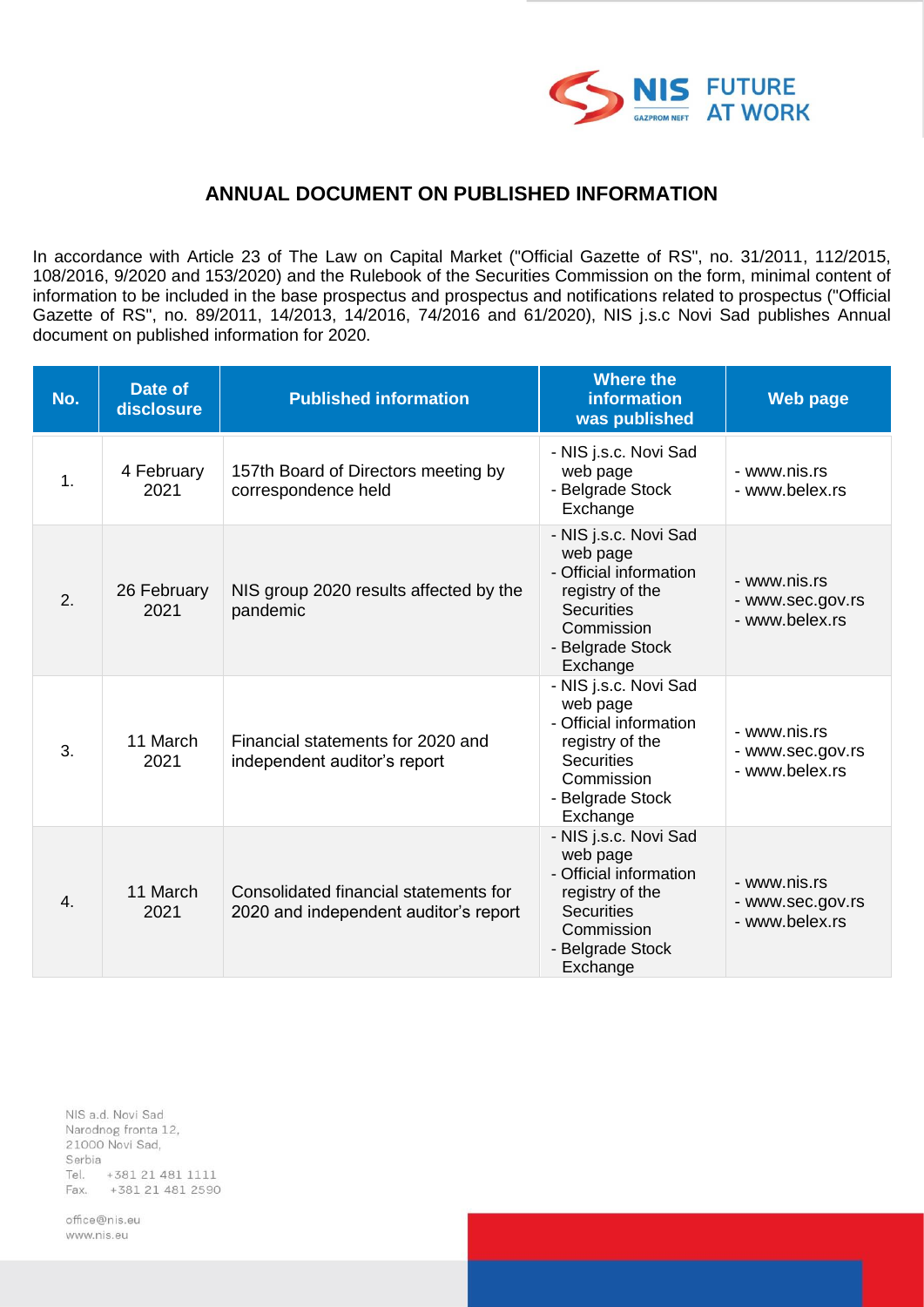

| 5.  | 25 March<br>2021 | Annual document on published<br>information of NIS j.s.c. Novi Sad                               | - NIS j.s.c. Novi Sad<br>web page<br>- Official information<br>registry of the<br><b>Securities</b><br>Commission<br>- Belgrade Stock<br>Exchange                                   | - www.nis.rs<br>- www.sec.gov.rs<br>- www.belex.rs                     |
|-----|------------------|--------------------------------------------------------------------------------------------------|-------------------------------------------------------------------------------------------------------------------------------------------------------------------------------------|------------------------------------------------------------------------|
| 6.  | 13 April<br>2021 | Announcement of submission of<br>updated profile document of the issuer<br>NIS j.s.c. Novi Sad   | - NIS j.s.c. Novi Sad<br>web page<br>- Belgrade Stock<br>Exchange                                                                                                                   | - www.nis.rs<br>- www.belex.rs                                         |
| 7.  | 23 April<br>2021 | 160th Board of Directors meeting by<br>correspondence held                                       | - NIS j.s.c. Novi Sad<br>web page<br>- Belgrade Stock<br>Exchange                                                                                                                   | - www.nis.rs<br>- www.belex.rs                                         |
| 8.  | 26 April<br>2021 | Announcement of submission and<br>publication of Annual report for 2020                          | - NIS j.s.c. Novi Sad<br>web page<br>- Belgrade Stock<br>Exchange                                                                                                                   | - www.nis.rs<br>- www.belex.rs                                         |
| 9.  | 29 April<br>2021 | Annual report for 2020                                                                           | - NIS j.s.c. Novi Sad<br>web page<br>- Official information<br>registry of the<br><b>Securities</b><br>Commission<br>- Belgrade Stock<br>Exchange<br>- Business Registers<br>Agency | - www.nis.rs<br>- www.sec.gov.rs<br>- www.belex.rs<br>- www.apr.gov.rs |
| 10. | 29 April<br>2021 | Remark in accordance with article 51 of<br>the Law on Capital Market                             | - NIS j.s.c. Novi Sad<br>web page<br>- Official information<br>registry of the<br><b>Securities</b><br>Commission<br>- Belgrade Stock<br>Exchange                                   | - www.nis.rs<br>- www.sec.gov.rs<br>- www.belex.rs                     |
| 11. | 29 April<br>2021 | <b>GFI-PD standalone financial</b><br>statements on the Securities<br>Commission form for 2020   | - NIS j.s.c. Novi Sad<br>web page<br>- Official information<br>registry of the<br><b>Securities</b><br>Commission                                                                   | - www.nis.rs<br>- www.sec.gov.rs                                       |
| 12. | 29 April<br>2021 | <b>GFI-PD consolidated financial</b><br>statements on the Securities<br>Commission form for 2020 | - NIS j.s.c. Novi Sad<br>web page<br>- Official information<br>registry of the<br><b>Securities</b><br>Commission                                                                   | - www.nis.rs<br>- www.sec.gov.rs                                       |
| 13. | 29 April<br>2021 | <b>Belgrade Stock Exchange</b><br>Questionnaire on corporate<br>governance practice              | - NIS j.s.c. Novi Sad<br>web page<br>- Belgrade Stock<br>Exchange                                                                                                                   | - www.nis.rs<br>- www.belex.rs                                         |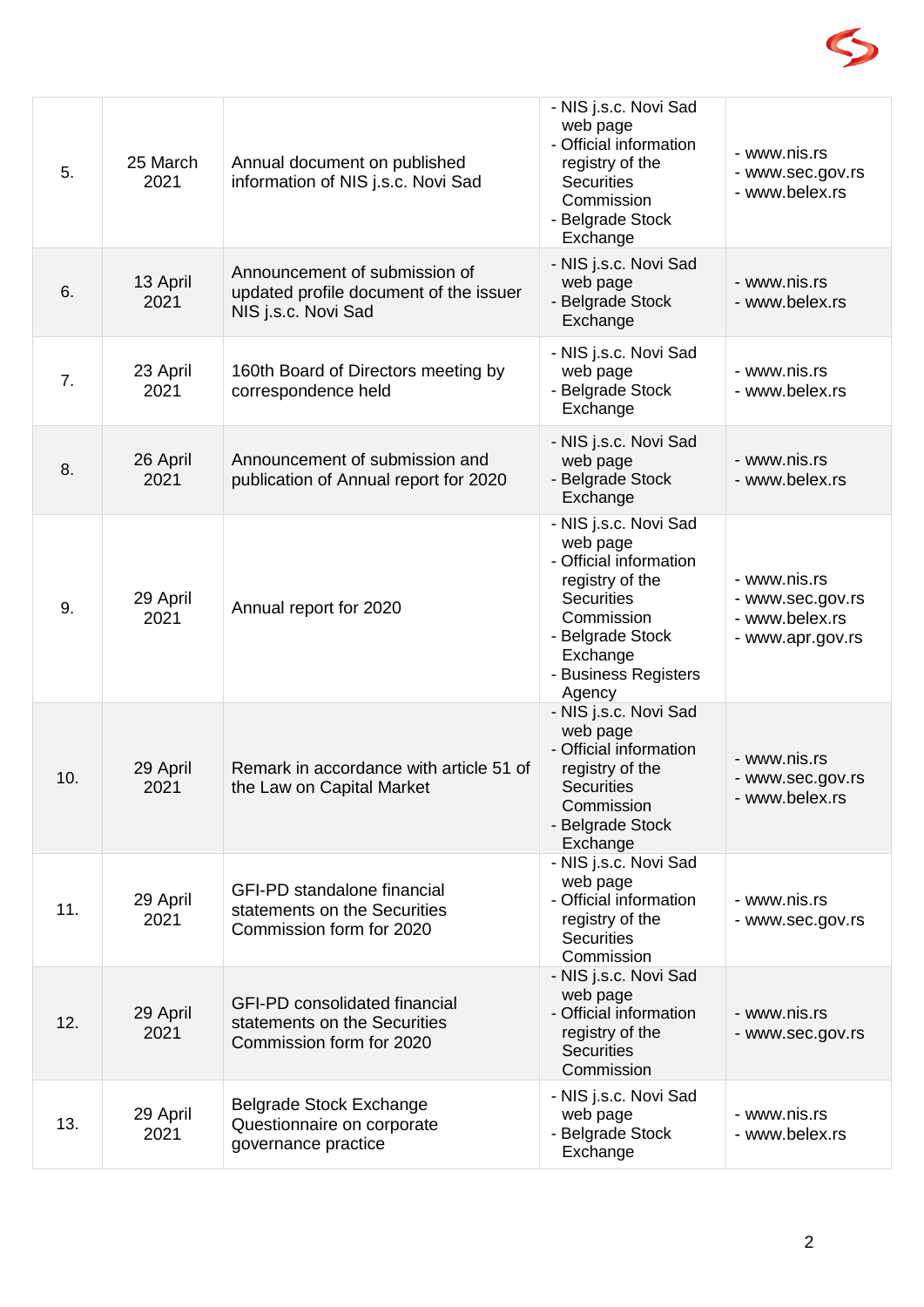

| 14. | 6 May<br>2021  | Announcement of submission and<br>publication of Quarterly report for the<br>first quarter of 2021                                 | - NIS j.s.c. Novi Sad<br>web page<br>- Belgrade Stock<br>Exchange                                                                                 | - www.nis.rs<br>- www.belex.rs                     |
|-----|----------------|------------------------------------------------------------------------------------------------------------------------------------|---------------------------------------------------------------------------------------------------------------------------------------------------|----------------------------------------------------|
| 15. | 11 May<br>2021 | Quarterly report for the first quarter of<br>2021                                                                                  | - NIS j.s.c. Novi Sad<br>web page<br>- Official information<br>registry of the<br><b>Securities</b><br>Commission<br>- Belgrade Stock<br>Exchange | - www.nis.rs<br>- www.sec.gov.rs<br>- www.belex.rs |
| 16. | 11 May<br>2021 | KFI-PD standalone financial statements<br>on the Securities Commission form for<br>the first quarter of 2021                       | - NIS j.s.c. Novi Sad<br>web page<br>- Official information<br>registry of the<br><b>Securities</b><br>Commission                                 | - www.nis.rs<br>- www.sec.gov.rs                   |
| 17. | 11 May<br>2021 | <b>KFI-PD consolidated financial</b><br>statements on the Securities<br>Commission form for the first quarter of<br>2021           | - NIS j.s.c. Novi Sad<br>web page<br>- Official information<br>registry of the<br><b>Securities</b><br>Commission                                 | - www.nis.rs<br>- www.sec.gov.rs                   |
| 18. | 11 May<br>2021 | NIS group business results in the first<br>quarter of 2021                                                                         | - NIS j.s.c. Novi Sad<br>web page<br>- Official information<br>registry of the<br><b>Securities</b><br>Commission<br>- Belgrade Stock<br>Exchange | - www.nis.rs<br>- www.sec.gov.rs<br>- www.belex.rs |
| 19. | 13 May<br>2021 | <b>Interim Condensed Financial</b><br>Statements for the first three months of<br>2021                                             | - NIS j.s.c. Novi Sad<br>web page<br>- Official information<br>registry of the<br>Securities<br>Commission                                        | - www.nis.rs<br>- www.sec.gov.rs                   |
| 20. | 13 May<br>2021 | <b>Interim Consolidated Condensed</b><br>Financial Statements for the first three<br>months of 2021                                | - NIS j.s.c. Novi Sad<br>web page<br>- Official information<br>registry of the<br><b>Securities</b><br>Commission                                 | - www.nis.rs<br>- www.sec.gov.rs                   |
| 21. | 27 May<br>2021 | Notification of the Board of directors<br>decision on convocation of the XIII<br>ordinary meeting of the Shareholders'<br>assembly | - NIS j.s.c. Novi Sad<br>web page<br>- Official information<br>registry of the<br><b>Securities</b><br>Commission                                 | - www.nis.rs<br>- www.sec.gov.rs                   |
| 22. | 27 May<br>2021 | Board of Directors of NIS defined Draft<br>Decision on the payment of dividends                                                    | - NIS j.s.c. Novi Sad<br>web page<br>- Official information<br>registry of the<br><b>Securities</b><br>Commission<br>- Belgrade Stock<br>Exchange | - www.nis.rs<br>- www.sec.gov.rs<br>- www.belex.rs |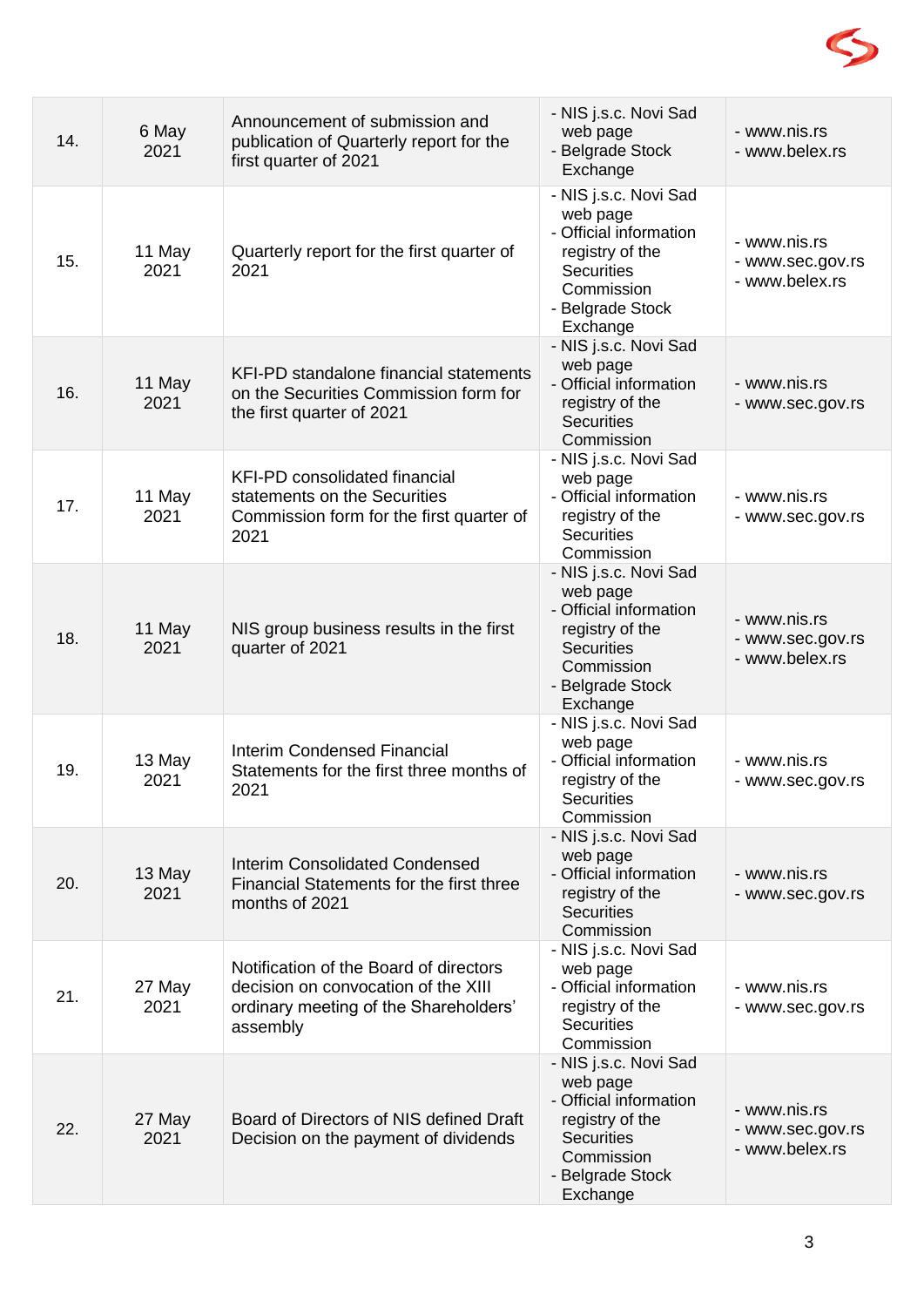

| 23. | 28 May<br>2021  | Invitation to the XIII ordinary meeting of<br>Shareholders' Assembly of NIS j.s.c.<br>Novi Sad                                                                                             | - NIS j.s.c. Novi Sad<br>web page<br>- Official information<br>registry of the<br><b>Securities</b><br>Commission<br>- Belgrade Stock<br>Exchange<br>- Central securities,<br>depository and<br>clearing house<br>- Business Registers<br>Agency | - www.nis.rs<br>- www.sec.gov.rs<br>- www.belex.rs<br>- www.crhov.rs<br>- www.apr.gov.rs |
|-----|-----------------|--------------------------------------------------------------------------------------------------------------------------------------------------------------------------------------------|--------------------------------------------------------------------------------------------------------------------------------------------------------------------------------------------------------------------------------------------------|------------------------------------------------------------------------------------------|
| 24. | 30 June<br>2021 | Decision on adoption of the Annual<br>Report for 2020                                                                                                                                      | - NIS j.s.c. Novi Sad<br>web page<br>- Official information<br>registry of the<br><b>Securities</b><br>Commission<br>- Belgrade Stock<br>Exchange                                                                                                | - www.nis.rs<br>- www.sec.gov.rs<br>- www.belex.rs                                       |
| 25. | 30 June<br>2021 | Decision on distribution of profit from<br>previous years, coverage of loss of NIS<br>j.s.c. Novi Sad for 2020, dividend<br>payment and determining the total<br>amount of retained profit | - NIS j.s.c. Novi Sad<br>web page<br>- Official information<br>registry of the<br><b>Securities</b><br>Commission<br>- Belgrade Stock<br>Exchange<br>- Central securities,<br>depository and<br>clearing house<br>- Business Registers<br>Agency | - www.nis.rs<br>- www.sec.gov.rs<br>- www.belex.rs<br>- www.crhov.rs<br>- www.apr.gov.rs |
| 26. | 30 June<br>2021 | XIII ordinary meeting of NIS<br>Shareholders Assembly held                                                                                                                                 | - NIS j.s.c. Novi Sad<br>web page<br>- Official information<br>registry of the<br><b>Securities</b><br>Commission<br>- Belgrade Stock<br>Exchange                                                                                                | - www.nis.rs<br>- www.sec.gov.rs<br>- www.belex.rs                                       |
| 27. | 6 July<br>2021  | 165th Board of Directors meeting by<br>correspondence held                                                                                                                                 | - NIS j.s.c. Novi Sad<br>web page<br>- Belgrade Stock<br>Exchange                                                                                                                                                                                | - www.nis.rs<br>- www.belex.rs                                                           |
| 28. | 13 July<br>2021 | Notification to CSD members<br>(submitting Residence Certificate and<br>information on beneficial owners of<br>income)                                                                     | - NIS j.s.c. Novi Sad<br>web page<br>- Central securities,<br>depository and<br>clearing house                                                                                                                                                   | - www.nis.rs<br>- www.crhov.rs                                                           |
| 29. | 23 July<br>2021 | Announcement of submission and<br>publication of Quarterly report for the<br>second quarter of 2021                                                                                        | - NIS j.s.c. Novi Sad<br>web page<br>- Belgrade Stock<br>Exchange                                                                                                                                                                                | - www.nis.rs<br>- www.belex.rs                                                           |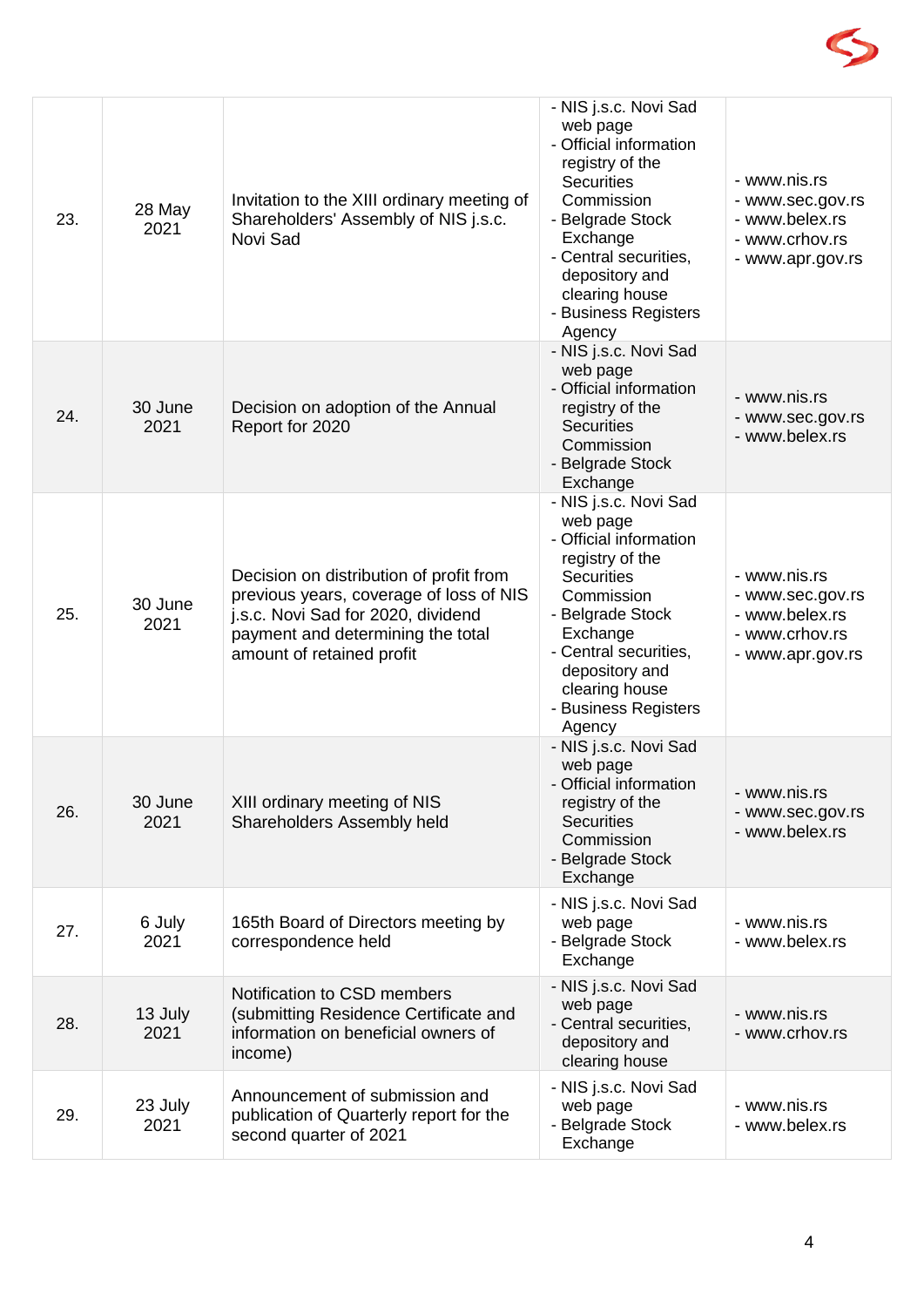

| 30. | 28 July<br>2021    | NIS performance in first six months of<br>2021                                                                            | - NIS j.s.c. Novi Sad<br>web page<br>- Official information<br>registry of the<br><b>Securities</b><br>Commission<br>- Belgrade Stock<br>Exchange                                                              | - www.nis.rs<br>- www.sec.gov.rs<br>- www.belex.rs                   |
|-----|--------------------|---------------------------------------------------------------------------------------------------------------------------|----------------------------------------------------------------------------------------------------------------------------------------------------------------------------------------------------------------|----------------------------------------------------------------------|
| 31. | 28 July<br>2021    | Quarterly report for the second quarter<br>of 2021                                                                        | - NIS j.s.c. Novi Sad<br>web page<br>- Official information<br>registry of the<br><b>Securities</b><br>Commission<br>- Belgrade Stock<br>Exchange                                                              | - www.nis.rs<br>- www.sec.gov.rs<br>- www.belex.rs                   |
| 32. | 28 July<br>2021    | <b>KFI-PD standalone financial statements</b><br>on the Securities Commission form for<br>the second quarter of 2021      | - NIS j.s.c. Novi Sad<br>web page<br>- Official information<br>registry of the<br><b>Securities</b><br>Commission                                                                                              | - www.nis.rs<br>- www.sec.gov.rs                                     |
| 33. | 28 July<br>2021    | <b>KFI-PD consolidated financial</b><br>statements on the Securities<br>Commission form for the second<br>quarter of 2021 | - NIS j.s.c. Novi Sad<br>web page<br>- Official information<br>registry of the<br><b>Securities</b><br>Commission                                                                                              | - www.nis.rs<br>- www.sec.gov.rs                                     |
| 34. | 19 August<br>2021  | Notice of intent to pay dividend for<br>2020                                                                              | - NIS j.s.c. Novi Sad<br>web page<br>- Official information<br>registry of the<br><b>Securities</b><br>Commission<br>- Belgrade Stock<br>Exchange<br>- Central securities,<br>depository and<br>clearing house | - www.nis.rs<br>- www.sec.gov.rs<br>- www.belex.rs<br>- www.crhov.rs |
| 35. | 30 August<br>2021  | Notice of dividend payment for 2020                                                                                       | - NIS j.s.c. Novi Sad<br>web page<br>- Official information<br>registry of the<br><b>Securities</b><br>Commission<br>- Belgrade Stock<br>Exchange<br>- Central securities,<br>depository and<br>clearing house | - www.nis.rs<br>- www.sec.gov.rs<br>- www.belex.rs<br>- www.crhov.rs |
| 36. | 29 October<br>2021 | Announcement of submission and<br>publication of Quarterly report for the<br>third quarter of 2021                        | - NIS j.s.c. Novi Sad<br>web page<br>- Belgrade Stock<br>Exchange                                                                                                                                              | - www.nis.rs<br>- www.belex.rs                                       |
| 37. | 3 November<br>2021 | <b>Interim Condensed Financial</b><br>Statements for the first nine months of<br>2021                                     | - NIS j.s.c. Novi Sad<br>web page<br>- Belgrade Stock<br>Exchange                                                                                                                                              | - www.nis.rs<br>- www.belex.rs                                       |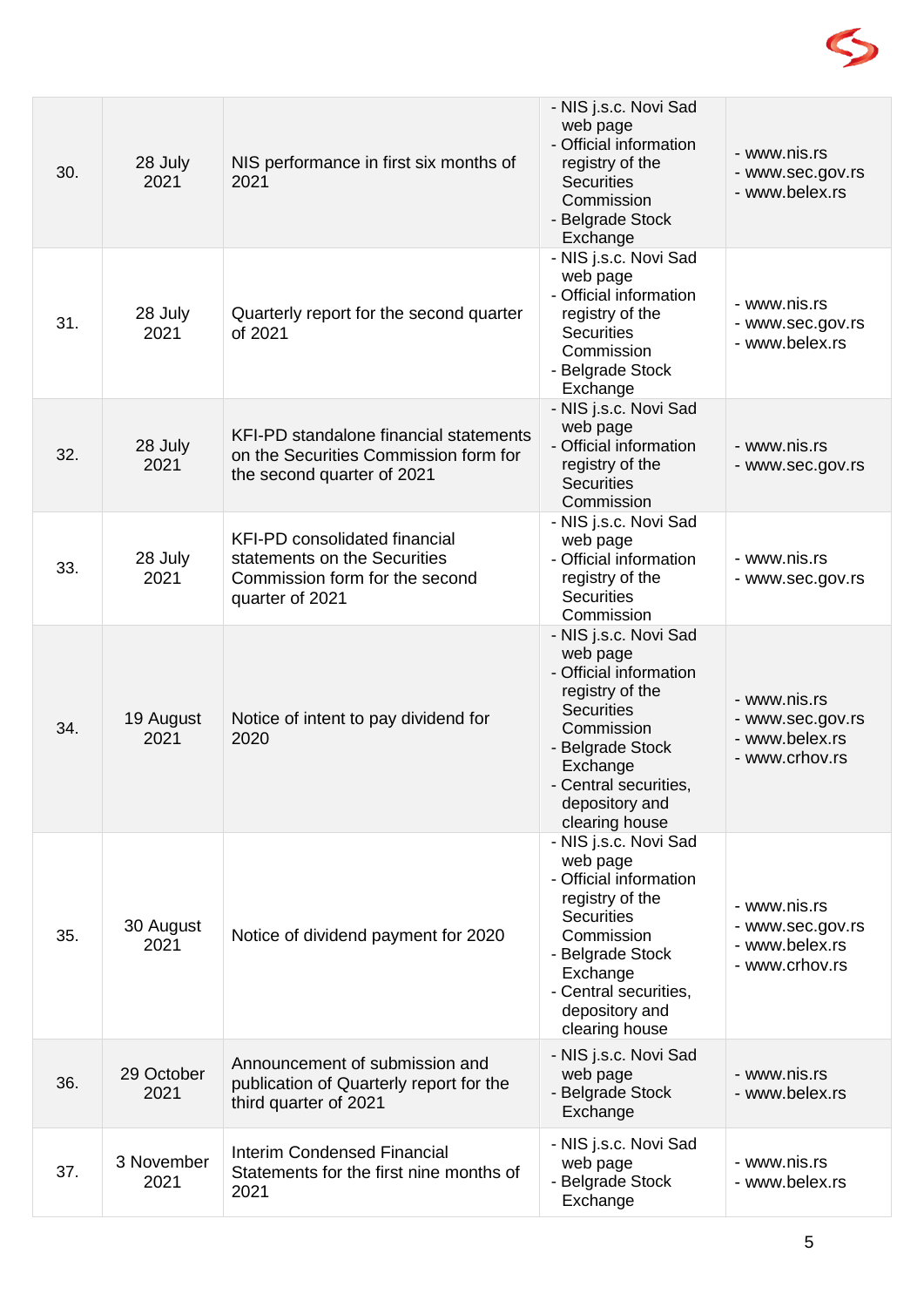

| 38. | 3 November<br>2021  | <b>Interim Consolidated Condensed</b><br>Financial Statements for the first nine<br>months of 2021                       | - NIS j.s.c. Novi Sad<br>web page<br>- Belgrade Stock<br>Exchange                                                                                 | - www.nis.rs<br>- www.belex.rs                     |
|-----|---------------------|--------------------------------------------------------------------------------------------------------------------------|---------------------------------------------------------------------------------------------------------------------------------------------------|----------------------------------------------------|
| 39. | 3 November<br>2021  | Quarterly report for the third quarter of<br>2021                                                                        | - NIS j.s.c. Novi Sad<br>web page<br>- Official information<br>registry of the<br><b>Securities</b><br>Commission<br>- Belgrade Stock<br>Exchange | - www.nis.rs<br>- www.sec.gov.rs<br>- www.belex.rs |
| 40. | 3 November<br>2021  | KFI-PD standalone financial statements<br>on the Securities Commission form for<br>the third quarter of 2021             | - NIS j.s.c. Novi Sad<br>web page<br>- Official information<br>registry of the<br><b>Securities</b><br>Commission                                 | - www.nis.rs<br>- www.sec.gov.rs                   |
| 41. | 3 November<br>2021  | <b>KFI-PD</b> consolidated financial<br>statements on the Securities<br>Commission form for the third quarter<br>of 2021 | - NIS j.s.c. Novi Sad<br>web page<br>- Official information<br>registry of the<br><b>Securities</b><br>Commission                                 | - www.nis.rs<br>- www.sec.gov.rs                   |
| 42. | 3 November<br>2021  | NIS business operations in the first<br>three quarters of 2021                                                           | - NIS j.s.c. Novi Sad<br>web page<br>- Official information<br>registry of the<br><b>Securities</b><br>Commission<br>- Belgrade Stock<br>Exchange | - www.nis.rs<br>- www.sec.gov.rs<br>- www.belex.rs |
| 43. | 17 November<br>2021 | 171st Board of Directors meeting by<br>correspondence held                                                               | - NIS j.s.c. Novi Sad<br>web page<br>- Belgrade Stock<br>Exchange                                                                                 | - www.nis.rs<br>- www.belex.rs                     |
| 44. | 24 December<br>2021 | NIS becomes a strategic partner of HIP<br>Petrohemija                                                                    | - NIS j.s.c. Novi Sad<br>web page<br>- Official information<br>registry of the<br><b>Securities</b><br>Commission<br>- Belgrade Stock<br>Exchange | - www.nis.rs<br>- www.sec.gov.rs<br>- www.belex.rs |
| 45. | 27 December<br>2021 | NIS Board of Directors adopts business<br>plan for 2022                                                                  | - NIS j.s.c. Novi Sad<br>web page<br>- Official information<br>registry of the<br><b>Securities</b><br>Commission<br>- Belgrade Stock<br>Exchange | - www.nis.rs<br>- www.sec.gov.rs<br>- www.belex.rs |